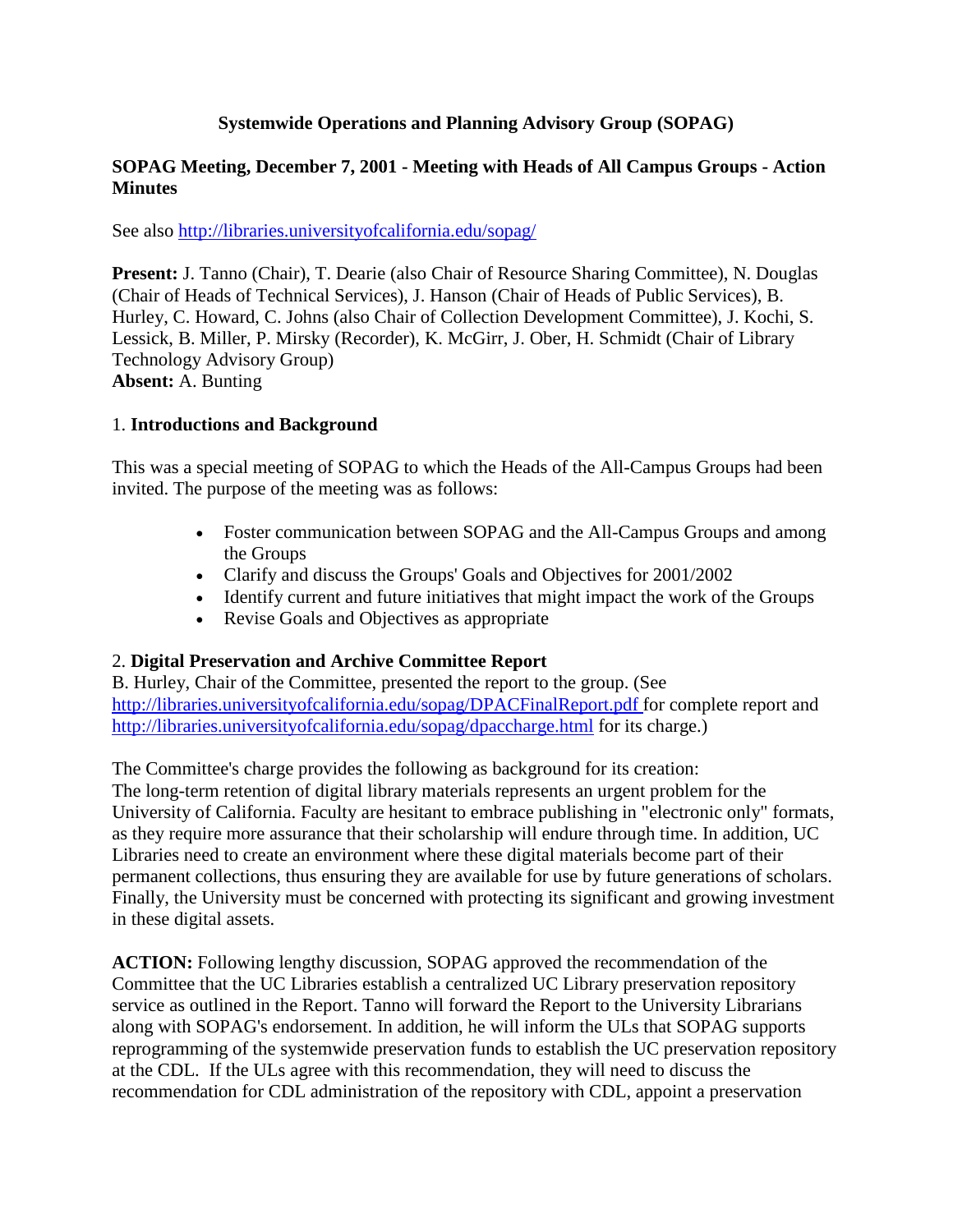repository management board with the membership along the lines recommended by the report and to appoint an implementation team under the aegis of the CDL as soon as possible.

# 3. **Task Force on Access Integration Report**

J. Kochi, SOPAG's liaison to the Task Force, presented the group's report to SOPAG. (see <http://libraries.universityofcalifornia.edu/sopag/TFAIReport1.pdf> for complete Task Force report and<http://libraries.universityofcalifornia.edu/sopag/tfai.html> for its charge.)

The context and rationale for the group's creation stems from the increasing desire on the part of libraries and librarians to develop a clearer understanding of the relationship among our various catalogs, databases, and web pages as access paths to library materials. Our current methods of maintaining lists, directories, catalogs and separate databases have created greater difficulties for our users in accessing our electronic (and print) resources. The group was asked to develop a White Paper, which would explore these issues and bring them to a broad discussion level.

**ACTION:** Tanno will thank the group for its report and forward it to the All-Campus Groups for more discussion and feedback (not all the groups had had an opportunity to undertake that discussion before the SOPAG meeting). SOPAG will provide a framework within which that discussion should take place to ensure the groups address the conceptual issues as well as the specific recommendations. SOPAG will continue its conceptual and specific discussions at subsequent meetings.

# 4. **Task Force on Digital Reference**

S. Lessick, SOPAG's liaison to the Task Force presented the group's report. The group's charge is at:<http://libraries.universityofcalifornia.edu/sopag/digreftf.html> and the report is now available at<http://libraries.universityofcalifornia.edu/sopag/DigitalReference.pdf> The Task Force's report was distributed to SOPAG shortly before the meeting and has not yet benefited from review and discussion by the All-Campus Groups.

**ACTION:** Tanno will send the report to the All-Campus Groups for discussion and feedback. The report will also be posted on the SOPAG website.

### 5. **Goals and Objectives**

SOPAG and the All-Campus Group Chairs began a discussion of the specific goals and objectives of the Groups but quickly segued into the more general discussion of how to improve the effectiveness of the groups and the communication between and among the various groups. Structural issues such as unevenness in the understanding/commitment of individual group members about their roles and responsibilities were cited as stumbling blocks to greater effectiveness. In addition, the lack of clarity regarding the relationship of the Groups to either SOPAG-appointed Task Forces or CDL standing advisory groups was also cited as factor in decreased effectiveness. Some groups consider themselves to be self-directed (they develop their agendas independently of SOPAG direction) while others have considered their role to be more reactive. Suggestions were made that the Groups might consider more frequent interactions (the groups typically meet twice a year) and use email and conference calls to move agendas more expeditiously. Finally, there appears to be concern that service on the All-Campus Groups is not viewed uniformly as an important systemwide contribution.